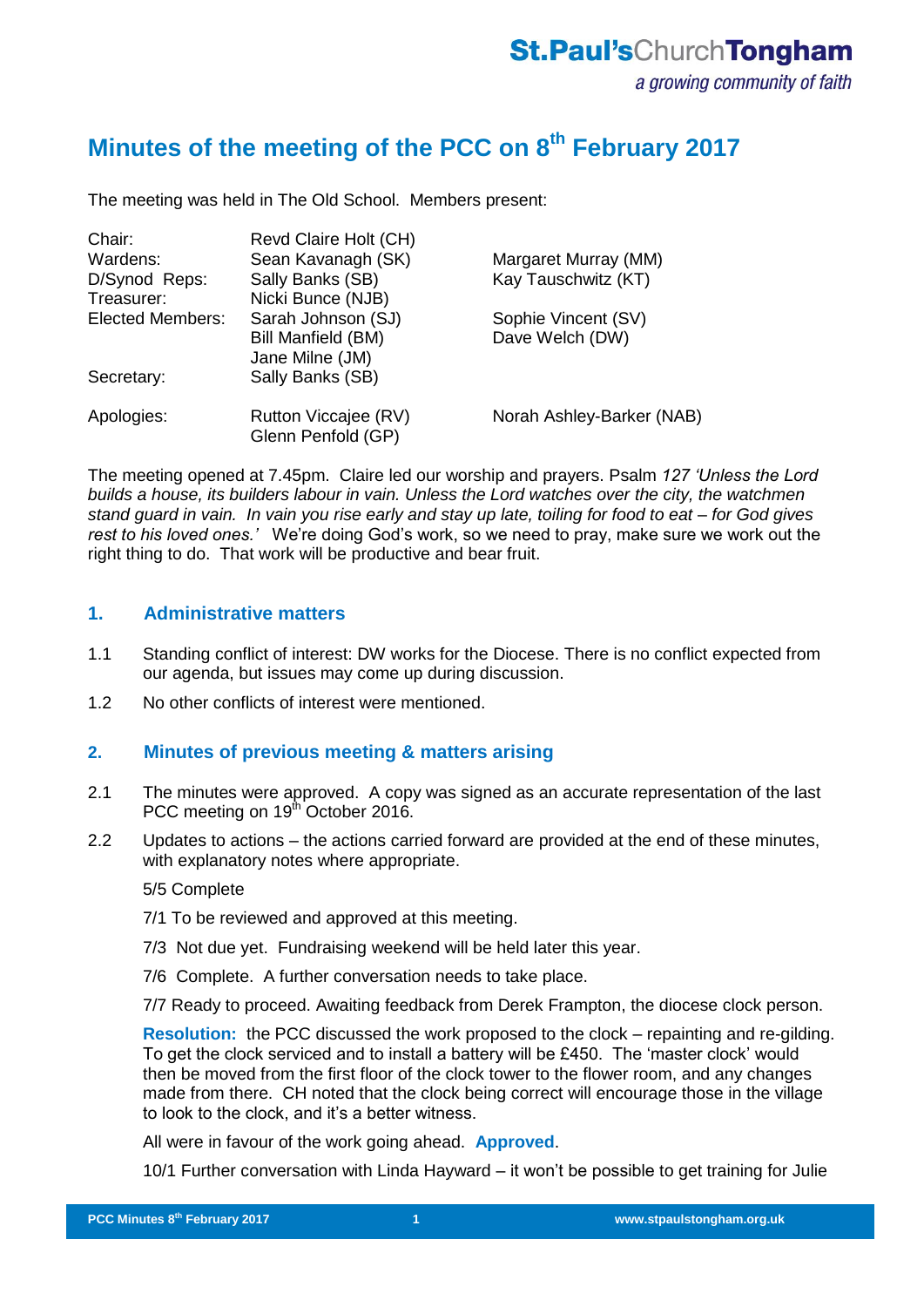a growing community of faith

Kavanagh outside working hours. JK to go to safeguarding training with CH on  $4<sup>th</sup>$  March.

10/2 Will be done at APCM on 30 Apr

- 10/3 Complete
- 10/4 Carried forward. Will be raised in Claire's sermon this Sunday.

10/5 Complete. Wendy is now taking on the role of reclaiming VAT for maintenance work.

## **3. Mission Action Plan – How are we doing?**

The MAP is complete!

A new Mission Action Plan will be developed over the coming weeks. DW noted that it will be called a 'Church Development Plan', and this is required to be submitted to the diocese by Easter. This is being co-ordinated by the leadership team.

## **4. Sub-committee Updates:**

- 4.1 **Vision**: this sub-committee has achieved its purpose, and will not meet until further notice.
- 4.2 **Mission**: Claire proposed that we will continue to support the organization which we supported during 2016. Claire also proposed that she take on the role of Chair of the Mission sub-committee, for the coming year.
- 4.3 NJB said she thinks we should do more to support local organisations, for example The Vine in Aldershot, which supports homeless people. SK noted that Churches Together are very involved in supporting the Vine, and this might be a way for us to give our support.
- 4.4 MM mentioned that we need the noticeboards so that we can let people know what's happening in this area. CH replied that we have ordered both noticeboard and display boards (no pins!).
- 4.5 CH: it would be good to get to a position where we're happy with the organizations we support, and we're not looking to change each year. Eg. Phyllis Tuckwell, which we have supported for years. We need to be getting more involved, which we can do if we're supporting local charities.
- 4.6 **Proposal**: remain with our current organisations. **Approved**.
- 4.7 **Maintenance**: A decision was sought on the solution to resolve the problem with the gents' bathroom, where the urinals are constantly running. We are not metered currently, so there is an option to do nothing. The sensor option is very expensive. The other options both will cost £180: A cistern with a chain (although this could get broken); or a system which flushes whenever mains water is used anywhere in the building. SK mentioned another system which involves pushing a button to get a flush instead.
- 4.8 **Action MaintSub**: Get quotation for the push button flush system. (SB to contact Peter Lovatt for a quotation.)
- 4.9 **Resolution**: we will apply to the DAC on behalf of 3 applications for benches in the churchyard, with an additional 2 benches for future applications – **approved**.

## **5. New PCC (corrected from meeting)**

- 5.1 SK, MM will stay on another year as churchwardens
- 5.2 SB will continue for another year as PCC Secretary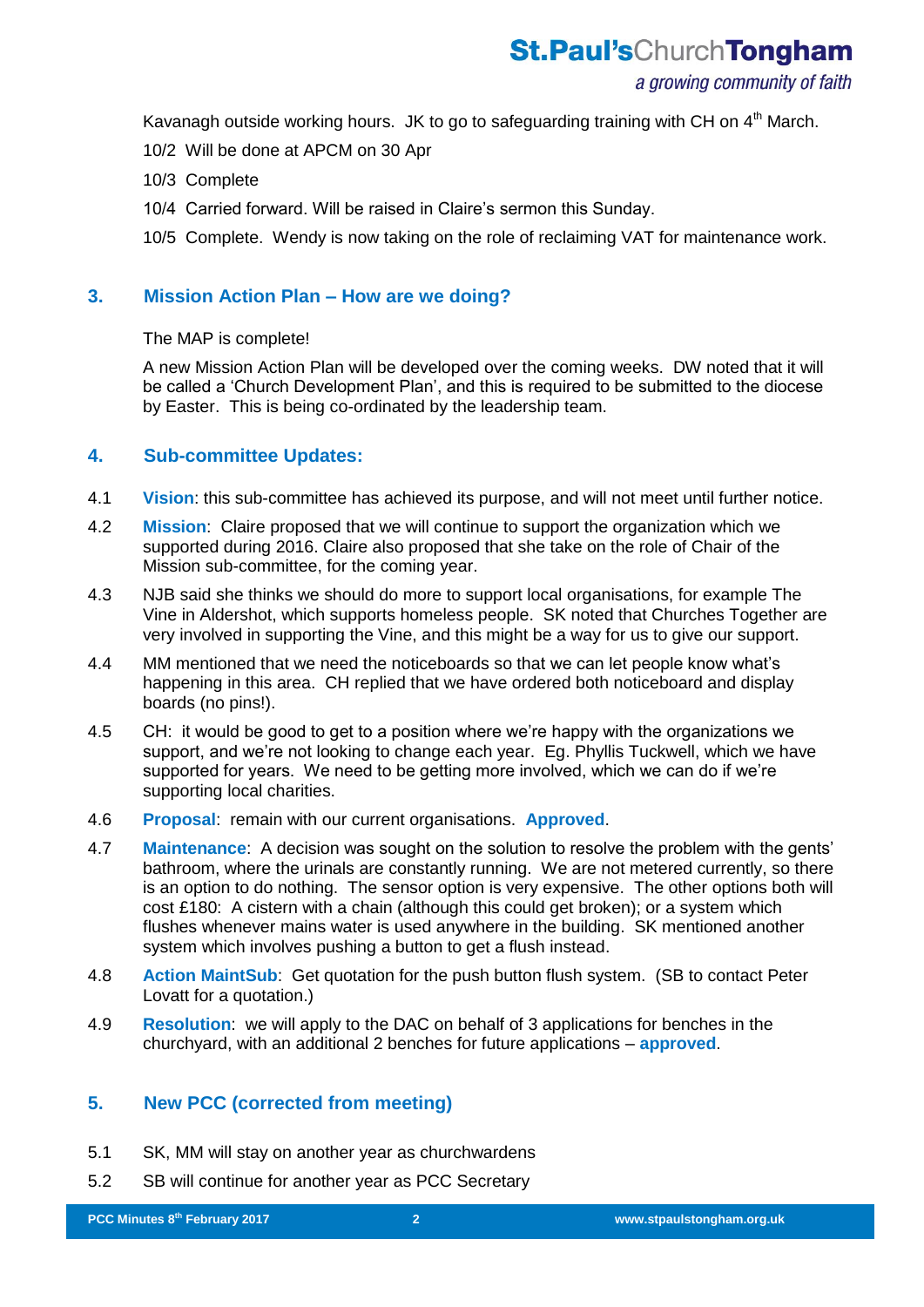## a growing community of faith

- 5.3 Elaine is stepping down as safeguarding officer. Karen Lambert/Julie have offered to stand
- 5.4 In the 3-year cycle of PCC, the people who have come to the end of their term are Bill, Nicki and Norah. Norah and Nicki will stand down. Bill has offered to stay for a further 3 years.
- 5.5 Sally and Kay have completed their term on Deanery Synod and will both re-stand.
- 5.6 Glenn, Dave and Sophie all have one more year to stand.
- 5.7 Sarah, Rutton and Jane all have two years to stand.
- 5.8 CH suggested that Wendy should be invited to join the PCC, as this would be very helpful and complimentary to her existing roles, and also because she is a member of the Wednesday congregation. (NB she wasn't on electoral roll – has since joined and so may be interested next year)
- 5.9 CH expressed her thanks to Norah for her time on the PCC. Having a representative from the Wednesday congregation has been extremely positive, and has been a signal that they are an important part of our congregation.

## **6. APCM Preparation**

- 6.1 The accounts are being audited, and this is expected to be completed by end March.
- 6.2 Nicki presented the **annual finance report**. Since taking over as Treasurer in July. We now have a spreadsheet which supports the return required by the Diocese, which will make submission of these figures much more straightforward.
- 6.3 The meeting felt that the finance report was very clear and easy to understand.
- 6.4 The club sheets need to be filled in so that we record costs as well as income, as the Diocese return requires this information.
- 6.5 We have not have Gift Aid declarations from all the people who had previously completed forms. The figures for 2016 have been completed on the basis of the previous list of Gift Aiders, as we had not received notification that their circumstances have changed. These forms must be chased up though, which can be done through individual conversations based on the old list. Action: NJB Chase up Gift Aid forms.
- 6.6 There has been a considerable amount donated to the ramp project already. The Sturt family have given a considerable amount, and CH mentioned that a plaque in memory of Brian Sturt should be put up in recognition.
- 6.7 It was agreed that Gift Aid claimed on the ramp donations should be allocated to the ramp fund.
- 6.8 DW noted that we have £18k surplus this year. We should be making use of some this money to do the maintenance that we have agreed.
- 6.9 **Proposal**: Replace the heaters in church this will make the church warmer, and save costs as the heaters will be more efficient to run. **Approved**.
- 6.10 Margaret and Sean submitted their **churchwardens report** for approval. The meeting commented that it was a great report. Claire thanked Sean and Margaret for their work as churchwardens this year. There has been a huge amount of progress, and they have done their work really well, making excellent use of their gifts. Loud applause followed.
- 6.11 CH: There has been a lot of maintenance work and focus on buildings over the past few years. Going forwards, it will be good to start focusing more on investing in mission.
- 6.12 Both the Churchwardens and Finance Reports were approved for the APCM.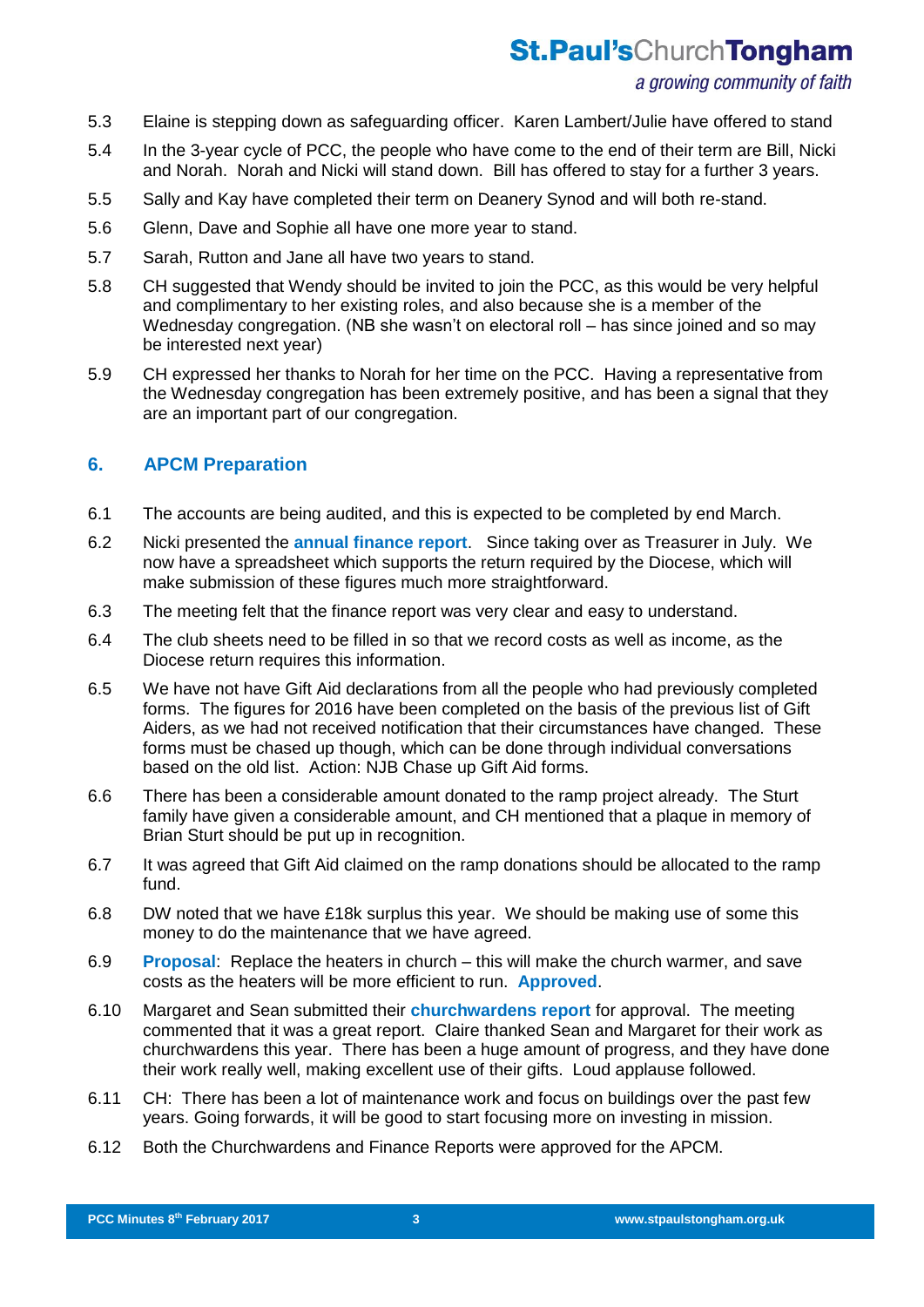## **7. Review Terms of Reference for PCC**

- 7.1 Comments: C.1. clarify: Vicar will chair the Mission Sub-Committee for 1 year only. By then it should be well set up with an active new chair.
- 7.2 Up to £100 can be spent by a Sub-Committee with the approval of the Treasurer that the funds are available. Up to £300 can be spent by a Sub-Committee with the approval of the FinSub committee. The total combined spend from all Sub-Committees in one cycle which can be approved by FinSub is £1,000.
- 7.3 The PCC should approve spending on individual amounts over £300, and also if total spend is over £1000. The Standing Committee can approve items over £1,000 if decisions are needed between PCC meetings.
- 7.4 Items over £1,000 should normally have 3 quotations, unless the work is part of an established program of work with a trusted supplier.

## **8. Approval of Events for 2017**

- 8.1 The events approved for 2017 are:
	- St Patricks Meal 18<sup>th</sup> March
	- Skittles 1<sup>st</sup> April
	- Summer Fair 13<sup>th</sup> May
	- $BBQ$  4<sup>th</sup> Aug
	- Bingo/Beetle Drive 14<sup>th</sup> Oct
	- Christmas Craft 3rd Dec

Fundraising Weekend for ramp in July tbc

- 8.2 Other events Pentecost Cathedral event 4<sup>th</sup> June
- 8.3 CTAAT events: WWDP 3<sup>rd</sup> March, non-Pentecost event 11<sup>th</sup> June, Ash fun day 15<sup>th</sup> July, Picnic 6<sup>th</sup> Aug, Ash Fantasia 25<sup>th</sup> Nov.
- 8.4 Risk assessments will be carried out for these events. The risk assessments for our regular groups and events must be completed as a priority this year, and held in the risk assessment folder.
- 8.5 Sophie and Nicki will be organizing a ladies event.

## **9. Correspondence / Faculties / AOB**

- 9.1 **Churchyard Maintenance**: MM reported that the Parish Council contributed £590 last year, and this would be £600 this year. This covered most if not all of the bill from James.
- 9.2 **Proposal**: Garden event every month, people sign up to garden, look after children, bring and share lunch etc. 1<sup>st</sup> Sunday after WUSU, but inviting everyone from other services. Parents need to be responsible for the safety of their own children in the churchyard. If children are looked after in the Old School, at least two adults would need to be supervising. Need to think through to ensure we have considered all the risks. A finish time also needs to be set.
- 9.3 **Kingdom Coffee**: Jane presented a proposal for the use of Kingdom Coffee (appended to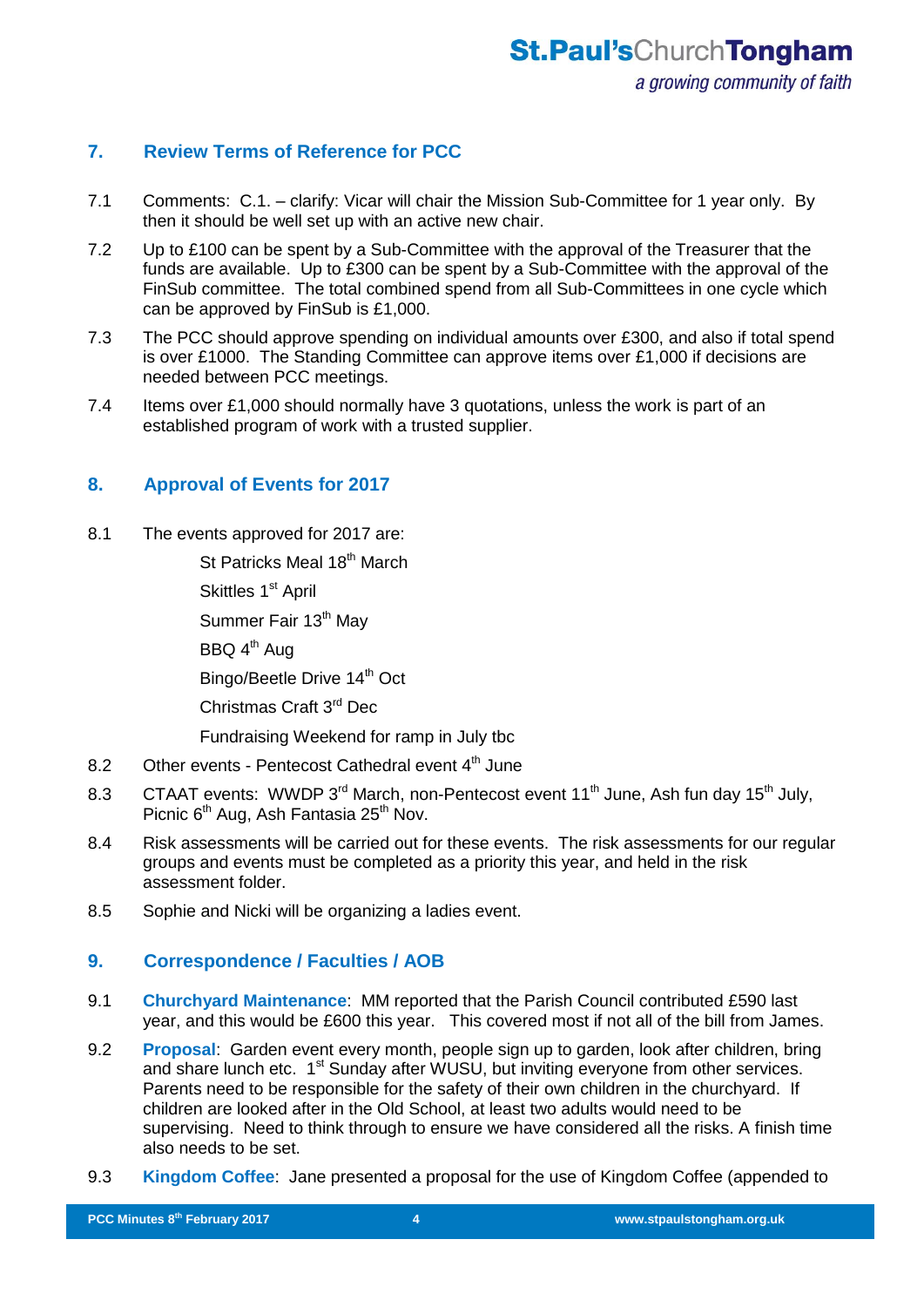these minutes). An offer has been received to fund the filter machine, so trialing this proposal can be done at minimal financial risk. JM: it's more than logistics of providing refreshments. Hospitality should be done by everyone, not just the duty rota people.

- 9.4 Two votes against (MM, SK), but the majority are in favour of trialing this system. **Approved**.
- 9.5 Sophie suggested that Buzz clubs always regularly finish at 11.10am and the children then go to the South Room for singing or games till collected. This enables tables to be set up ready for coffee, and avoids too many tables being used.

## **10. Future PCC / Sub-Committee Meetings**

| Meeting                  | Date                         | <b>Refreshments</b>                                          |
|--------------------------|------------------------------|--------------------------------------------------------------|
| MaintSub                 | $w/c$ 13 <sup>th</sup> March |                                                              |
| FinSub                   | $w/c$ 20 <sup>th</sup> March |                                                              |
| <b>APCM</b>              | April 30 <sup>th</sup> 2017  |                                                              |
| <b>PCC</b>               | Tbc May 2017                 |                                                              |
| Standing<br><b>Cttee</b> |                              | After church on 2 <sup>nd</sup> Sunday on non-PCC<br>months. |

Please let Sally know if you are unable to provide refreshments on your nominated date, preferably with an alternative volunteer!

## **11. Record of Actions**

Actions Carried Forward from Previous Meeting:

| ID     | Owner           | <b>Description</b>                                                                                                       | <b>Who</b> | <b>Due</b><br><b>Date</b> | <b>Done</b>            |
|--------|-----------------|--------------------------------------------------------------------------------------------------------------------------|------------|---------------------------|------------------------|
| 1605/1 | <b>PCC</b>      | Undertake risk assessments with<br>each group, using the template form<br>from CH.                                       | SK/MM      | End<br>Aug                | <b>In</b><br>progress  |
| 1605/5 | <b>PCC</b>      | Meet with EP re. Safeguarding Cttee,<br>role, and checklist                                                              | <b>CH</b>  | 30/11                     | Complete               |
| 1607/1 | <b>PCC</b>      | PCC TOR Update to reflect<br>discussion in Section 2, and circulate<br>to PCC.                                           | <b>CH</b>  | 30/11                     | Review at<br>this mtg. |
| 1607/3 | <b>PCC</b>      | Involve HR and PS in fundraising for<br>Porch/Ramp project.                                                              | <b>CH</b>  | 31/7                      |                        |
| 1607/6 | FinSub          | Talk to Juliette at the Diocese about<br>the best approach on where to hold<br>funds when making a grant<br>application. | <b>NJB</b> | End<br>Aug                | Complete               |
| 1607/7 | <b>MaintSub</b> | Get quotations for bell tower work and<br>for scaffolding required,                                                      | MM/SK      | 31/7                      | Complete               |
| 1610/1 | <b>PCC</b>      | Chase Linda Hayward re training of<br>JK; permission for DW to do training?                                              | <b>DW</b>  | 30/11                     | Complete               |

**PCC Minutes 17th September 2015 5**